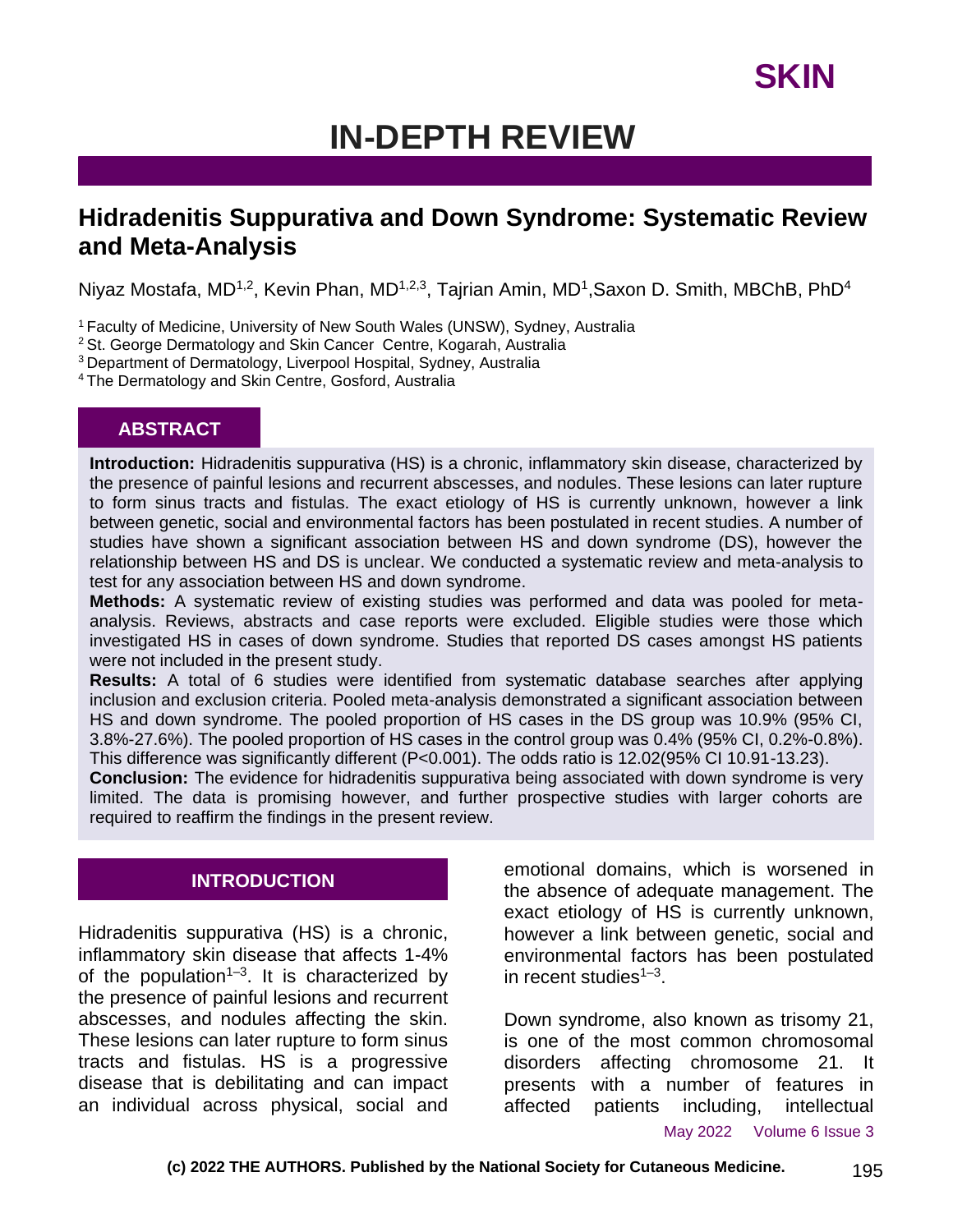disability, congenital heart disease as well as other diseases involving different systems of the body<sup>4</sup>. DS affects between 1 in 400-1500 babies born across different populations, which varies according to maternal age and screening schedules in the prenatal period<sup>5</sup>.

There is an increased prevalence of mucocutaneous disorders amongst DS patients in comparison to the general population source <sup>6</sup> **.** A number of studies have shown a significant association between HS and Down syndrome (DS)<sup>7-12</sup>, however the relationship between HS and DS is unclear. We conducted a systematic review and meta-analysis to test for any association between HS and Down syndrome.

## **METHODS**

### **Search strategy**

We performed a systematic review and meta-analysis in accordance to the recommended Preferred Reporting Items for Systematic Reviews and Meta-Analyses (PRISMA) guidelines. The search was performed in 2021 and Electronic searches were performed using Ovid Medline, PubMed, Cochrane Central Register of Controlled Trials (CCTR), Cochrane Database of Systematic Reviews (CDSR), ACP Journal Club, and Database of Abstracts of Review of Effectiveness (DARE) from their dates of inception to August 2021. Search terms included: "hidradenitis suppurativa", "hidradenitis suppurative", "acne inversa", "velpeau", "verneuil" combined with "Down syndrome" or "trisomy 21". The resulting articles were assessed systematically by two independent reviewers using the inclusion and exclusion criteria.

#### **Selection Criteria**

All eligible studies included those investigating the presence of HS in a population of Down syndrome patients. Studies that reported DS cases amongst HS patients were not included in the present study. All studies must have included either the proportion of patients with HS in each group or the summary effect size for association between HS and DS.

#### **Data extraction and quality assessment**

The data was extracted by two independent reviewers from articles text, tables and figures. The data of interest included study type, location, demographic data and information related to the proportion of patients with HS in a DS patient population. The quality of the studies was assessed using the Newcastle-Ottawa scale.

#### **Statistical Analysis**

Firstly, to establish variance of raw proportions, a logit proportion transformation was applied. To incorporate heterogeneity (anticipated among the included studies), transformed proportions were combined using DerSimonian-Laird random effects models. Finally the pooled estimates were back-transformed. Heterogeneity was evaluated using Cochran  $Q$  and  $I^2$  test. Meta-regression based on subgroup (Down syndrome versus controls) was performed. All analyses were performed using the metafor package for R version 3. P values <0.05 were considered statistically significant.

### **RESULTS**

A total of 30 studies were identified from the electronic database search. After applying inclusion and exclusion criteria, six studies were included for the present systematic review and meta-analysis (Figure 1).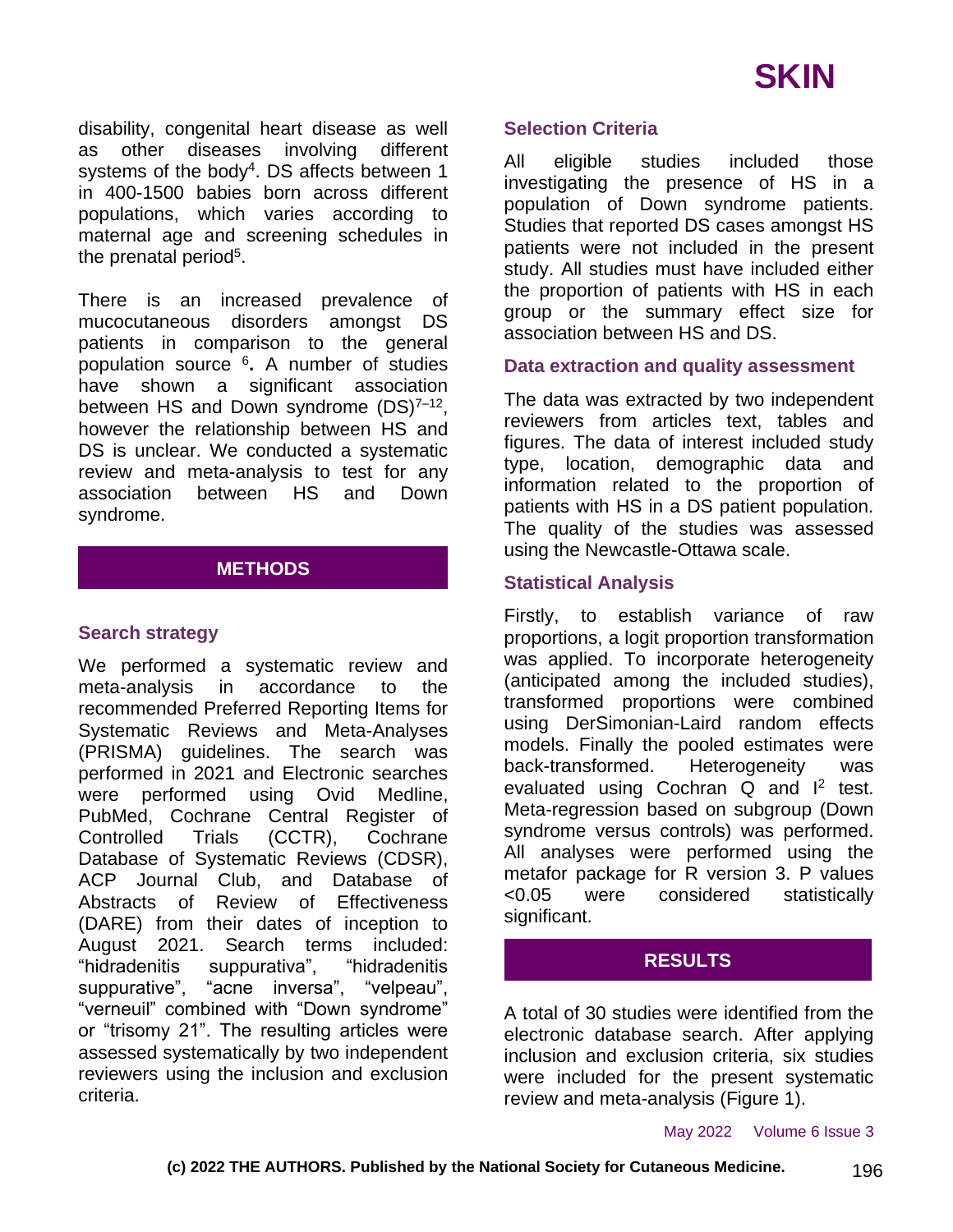

### **Study Characteristics**

Study characteristics and demographic data are summarized in Table 1. Four studies were retrospective and observational in nature<sup>7,9–11</sup>, whereas the other 2 included studies were case-control studies $8,12$ . Three studies reported age ranges<sup>8,10,11</sup> and only Garg et al. $8$  adjusted their statistical analysis for confounding factors.

#### **Assessment of study bias**

The risk of bias in this study was evaluated using the Newcastle Ottawa scale for cohort and cross-sectional studies The results are summarized in Table 1. A majority of studies scored 7 or higher, indicating a low level of bias amongst the studies.

#### **Association between HS and DS**

Pooled meta-analysis demonstrated a significant association between HS and Down syndrome (Figure 1) . The pooled proportion of HS cases in the DS group was 10.9% (95% CI, 3.8%-27.6%). The pooled proportion of HS cases in the control group was 0.4% (95% CI, 0.2%-0.8%). This difference was significantly different (P<0.001). The odds ratio is 12.02(95% CI 10.91-13.23).

### **DISCUSSION**

From the present meta-analysis and systematic review of observational and case-control studies, we demonstrated a significant association between HS and Down syndrome. Our findings add to the limited, but expanding body of literature that **Table 1.** Study Characteristics

HS and other follicular disorders may be associated with DS. Treating clinicians should be aware of the potential link between these 2 conditions in order to institute early intervention in future DS patients.

The exact etiology of HS in DS remains unclear, however our findings suggests that there may be some form of genetic predisposition to HS in Down syndrome patients as postulated in other studies<sup>13</sup>. The link between HS and DS may be related to the increased expression of amyloid precursor protein (APP), normally encoded by a gene located on chromosome 21<sup>14</sup>. In DS patients, cleavage of APP by gammasecretase leads to the formation of betaamyloid plaques. The presence of the plaques leads to patients developing Alzheimer's disease earlier in life compared to the general population. APP also plays a role in the epidermis, particularly in stimulating the adhesion, migration and proliferation of keratinocytes<sup>15</sup>. Increased APP in DS patients may cause the hyperproliferation of keratinocytes and plugging of follicles, which is seen histopathologically as features in HS. Gamma Contributing to this theory, in familial HS, functional mutations of genes encoding the gamma-secretase protein complex have been observed<sup>16</sup>. Mutations in gammasecretase and increased APP in DS may also lead to a defective notch signalling pathway and altered pro-inflammatory effects down the line<sup>13,17</sup>. This includes inadequate suppression of the innate immune system, causing inflammation, a hallmark of HS, as well as the inhibition of natural killer cell activity. Another potential link between HS and DS is the shared comorbidity of obesity. There are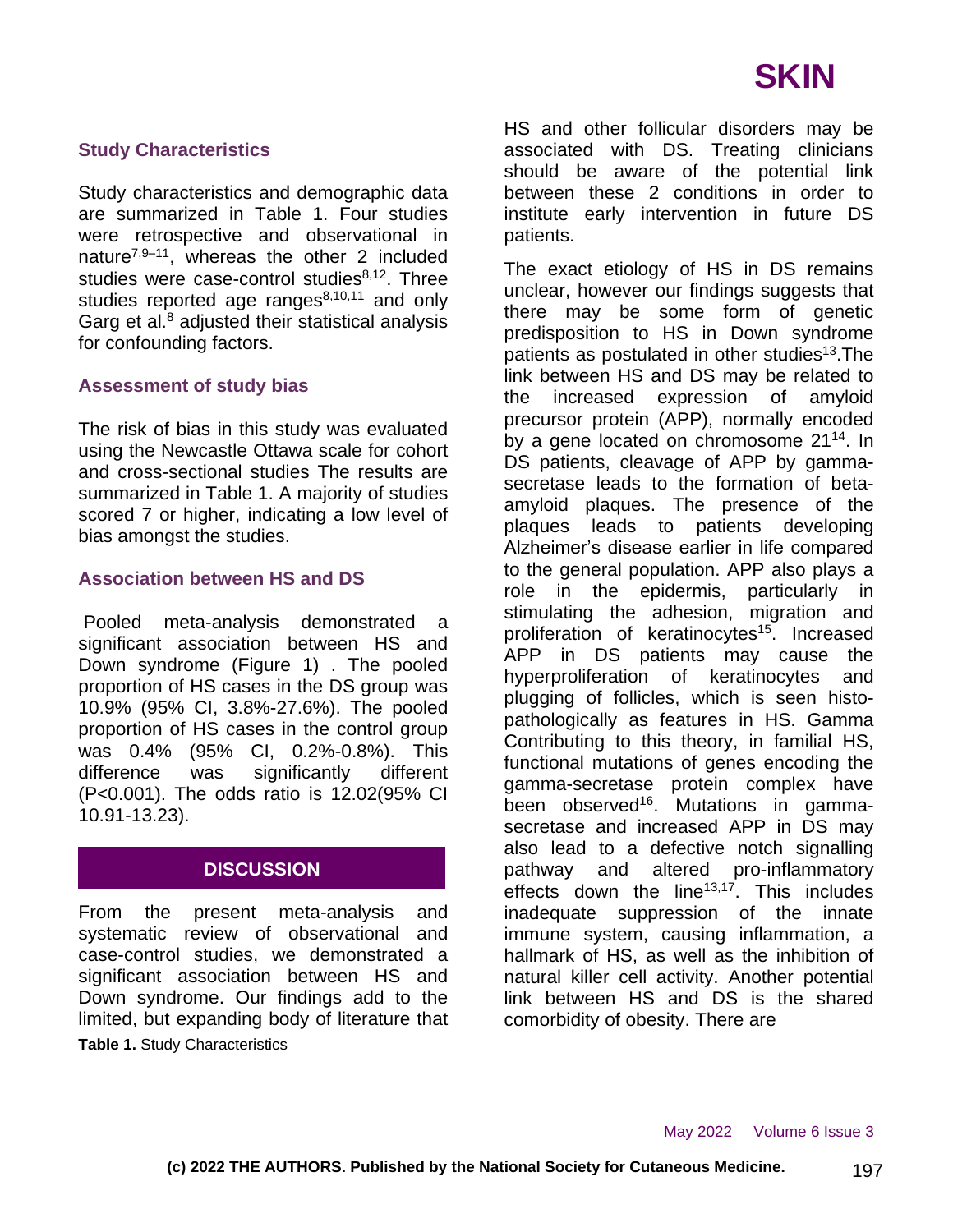

| <b>Study</b>                                            | Location        | <b>Design</b>                  | Cases/Con<br>trols | <b> Females </b><br>$\%$<br>(cases/<br>control) | Age in years(<br>cases/control) |              | <b>Adjustment</b>                               | <b>NOS</b>     |
|---------------------------------------------------------|-----------------|--------------------------------|--------------------|-------------------------------------------------|---------------------------------|--------------|-------------------------------------------------|----------------|
| <b>Firsowicz et</b><br>al., Pediatr<br>Dermatol, 2020   | <b>USA</b>      | Retrospective<br>observational | 243/0              | <b>NA</b>                                       | <b>NA</b>                       |              | <b>NA</b>                                       | $\overline{7}$ |
| Garg et al., Br<br>J Dermatol,<br>2018                  | <b>USA</b>      | Case-control                   | 11936/1681<br>3290 | 60/44                                           | $18 - 291$                      | 36/18        | Down<br>syndrome,<br>age, sex,<br>race, obesity | 7              |
|                                                         |                 |                                |                    |                                                 | 30-39                           | 23/16        |                                                 |                |
|                                                         |                 |                                |                    |                                                 | $\geq 40$                       | 41/66        |                                                 |                |
| Hamadah et<br>al., Pediatr<br>Dermatol, 2017            | Saudi<br>Arabia | Retrospective<br>observational | 29/0               | <b>NA</b>                                       | <b>NA</b>                       |              | <b>NA</b>                                       | $\overline{7}$ |
| Poizeau et al.,<br><b>Acta Derm</b><br>Venerol, 2019    | France          | Retrospective<br>observational | 783/0              | 46/0                                            | <b>HS</b>                       | Non-HS       | <b>NA</b>                                       | 7              |
|                                                         |                 |                                |                    |                                                 | $23(10-$<br>$53)/0^2$           | $31(9-67)/0$ |                                                 |                |
| Rork et al.,<br><b>Pediatr</b><br>Dermatol, 2020        | <b>USA</b>      | Retrospective<br>observational | 101/0              | 39/0                                            | 19.7 (15.9)/03                  |              | <b>NA</b>                                       | 8              |
| Sechi et al.,<br><b>Dermatol Pract</b><br>Concept, 2019 | <b>Italy</b>    | Case-control                   | 131/12351          | 42/38                                           | <b>NA</b>                       |              | <b>NA</b>                                       | 6              |

NA, not reported; NOS, Newcastle-Ottawa scale for study quality; 1, age reported as means in different age groups; 2, age reported as median and range; 3, age reported as mean and standard deviation



**Figure 1.** PRISMA flowchart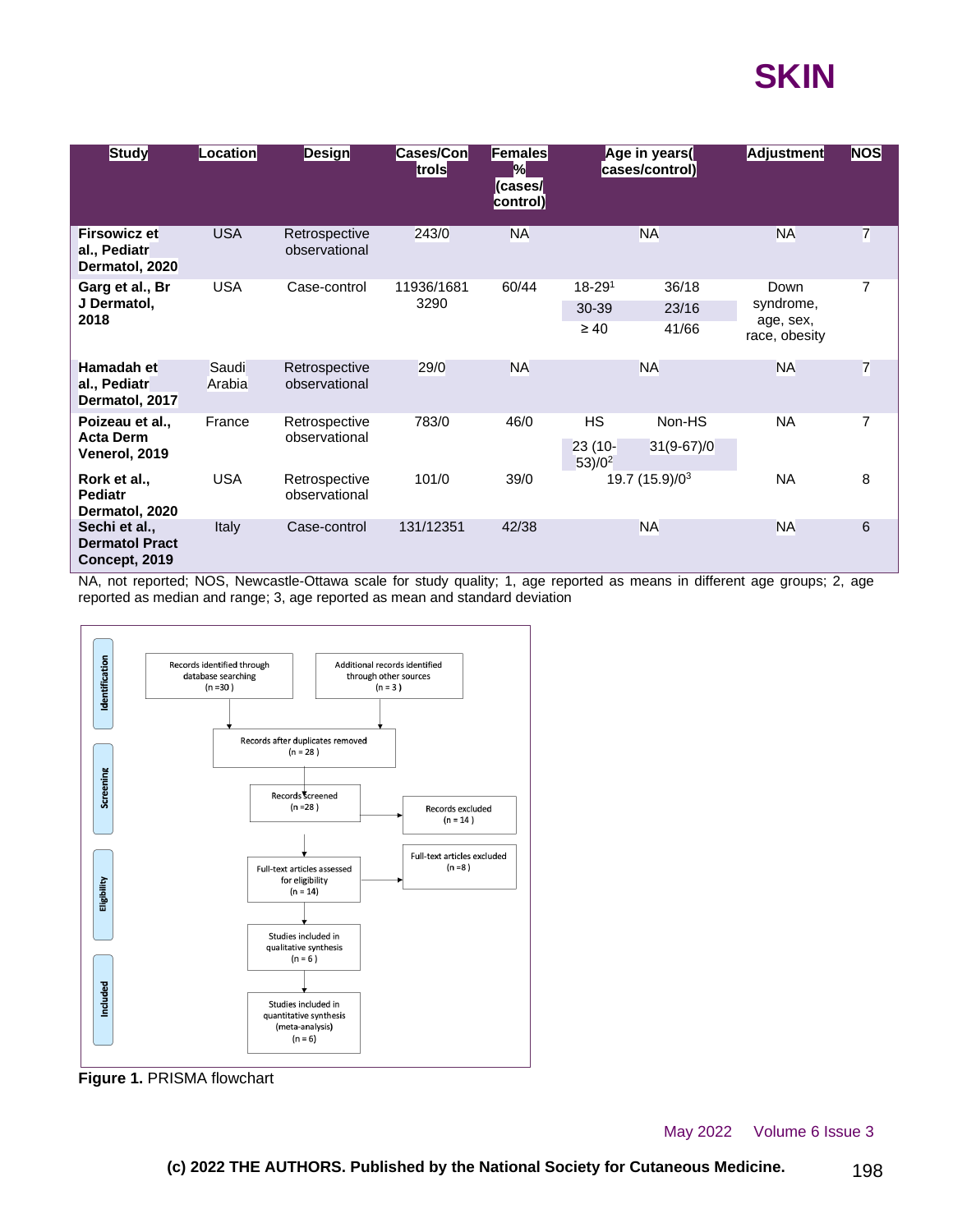



**Figure 2.** Forest plot assessing the relationship between hidradenitis suppurativa and Down syndrome compared to controls.

increased frequencies of obesity in children with DS in comparison to healthy children<sup>18</sup>. This common comorbidity between both diseases may mean that obesity in patients with DS may predispose them to HS<sup>19,20</sup>

HS is also associated with several other comorbidities including smoking, dyslipidaemia, diabetes mellitus and metabolic syndrome<sup>3</sup> as well as those associated with the integumentary system such as acne and pilonidal disease $21$ . Recent evidence based recommendations from the US and Canadian HS foundations suggest regular screening for such comorbidities as well as screening DS patients for HS<sup>22</sup>. The decision to screen for certain diseases should vary based on patient risk factors.

The present review has several limitations. The studies included were composed of both case-control and observational studies, which were mostly retrospective, making them susceptible to selection and assessment bias. Confounder variables may have influenced the analysed effect sizes, which were unadjusted. Data for a majority of studies was obtained from large databases which may have errors in coding disease parameters, and there is likely heterogeneity between the criteria used for

HS and Down syndrome diagnosis. Prospective studies with larger cohorts are required to reaffirm the findings in the present review.

### **DISCUSSION**

Pooled analysis of existing studies reveals that patients with DS are associated with an increased risk of HS in comparison to controls. Dermatologists and other clinicians involved in the care of patients with DS should be aware of this association and implement early screening and intervention based on risk factors in this cohort.

**Conflict of Interest Disclosures:** None

**Funding:** None

**Corresponding Author:** Niyaz Mostafa University of New South Wales Faculty of Medicine Sydney, Australia, 2052 Email: nmostafa.research@gmail.com

#### **References:**

1. Vekic DA, Frew J, Cains GD. Hidradenitis suppurativa, a review of pathogenesis, associations